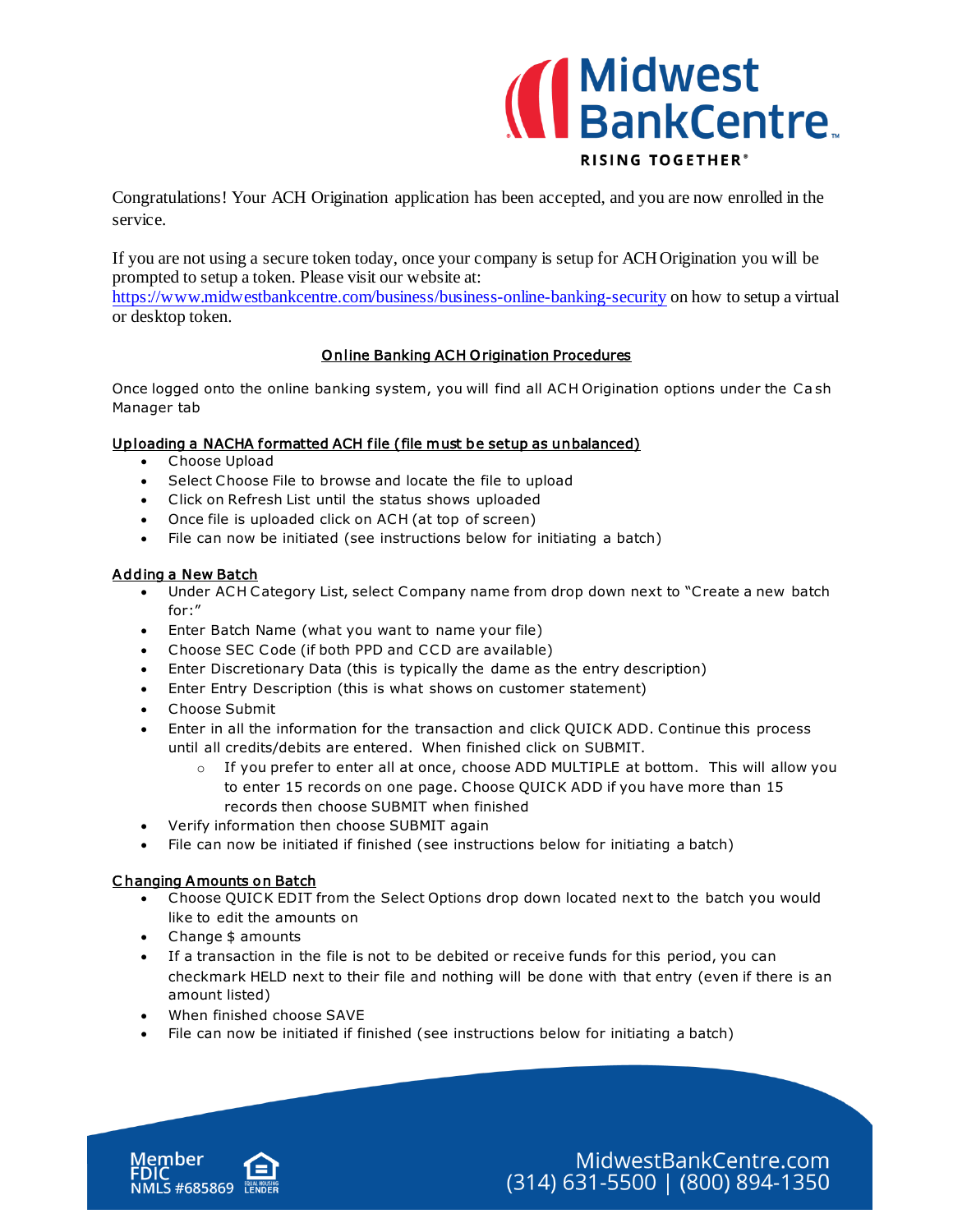

#### Deleting Transaction from a a Batch

- Choose EDIT from the Select Options drop down located next to the batch you would like to update
- If you want to DELETE an Entry, choose DELETE next to the transaction

#### Adding a Transaction to Batch

- Choose EDIT from the Select Options drop down located next to the batch you would like to update
- If you want to ADD a new Transaction to the batch, Choose ADD TRANSACTION, fill in all the information and choose QUICK ADD (if adding multiple) or
	- $\circ$  If you prefer to enter all at once, choose ADD MULTIPLE at bottom. This will allow you to enter 15 records on one page. Choose QUICK ADD if you have more than 15 records then choose SUBMIT when finished
- Verify information then choose SUBMIT again

#### Updating account information on a transaction

- Choose EDIT from the Select Options drop down located next to the batch you would like to update
- Choose EDIT next to the transaction
- Update record then choose SUBMIT
- Verify information then choose SUBMIT again

#### C reating a Pre-Note file (this is a zero-dollar file to verify valid accounts before sending funds to an a c count)

- If you want to send a Pre-Note file, this will need to be done at least 5 business day prior to sending a live file.
- After creating a new batch or adding a new transaction to the batch, a pre-note file can be created for all or some of the transactions within a file
- Choose QUICK EDIT from the Select Options drop down located next to the batch you would like to create the pre-note on
- Next to each transaction you want to send the prenote on, Click in the prenote box next to their name. When finished click on SAVE
- You will now see a PNT file in the ACH Category List under Category Name
- File can now be initiated if finished (see instructions below for initiating a batch)

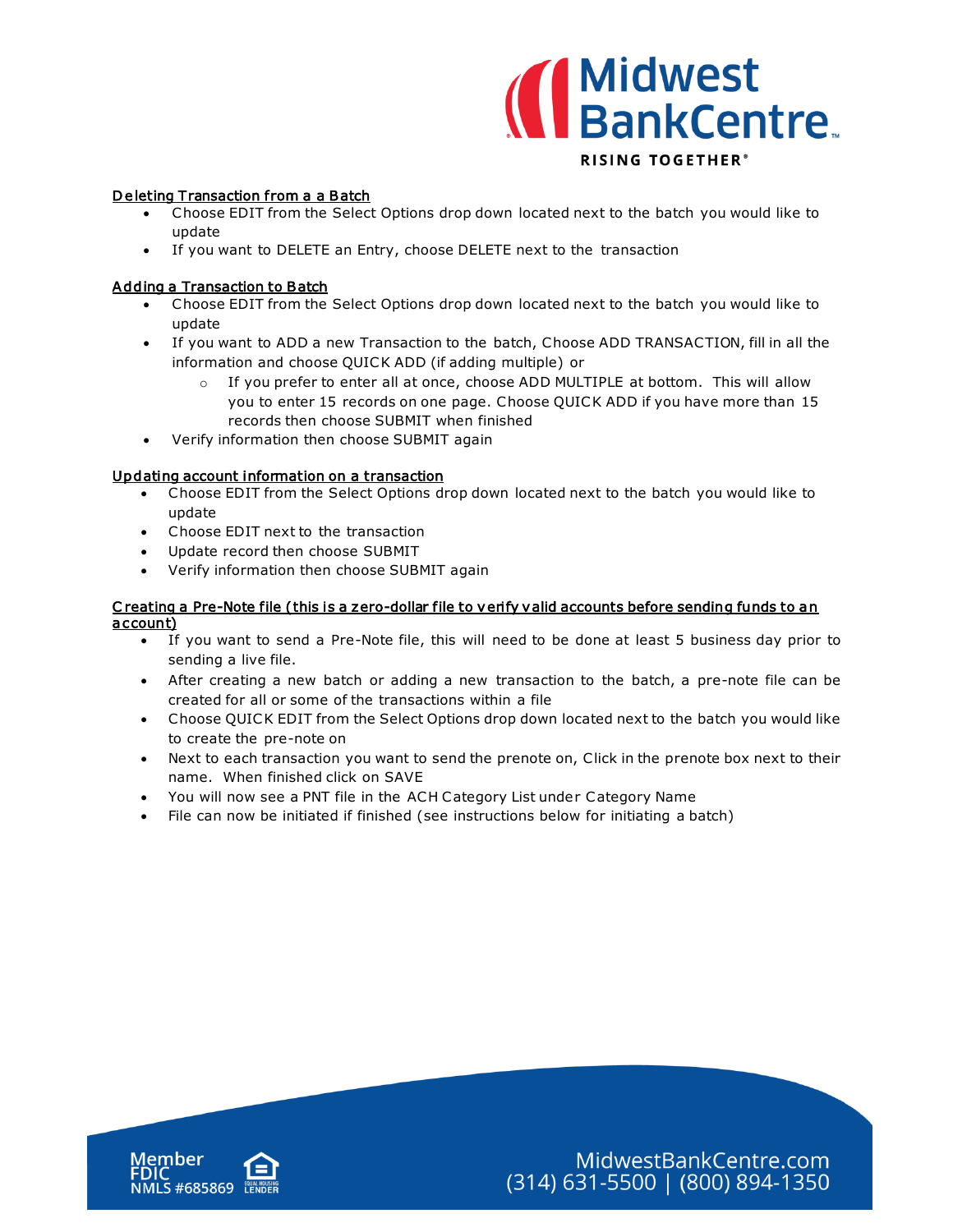# Midwest<br>BankCentre **RISING TOGETHER®**

#### Initiating an ACH Batch

- Choose INITIATE from the Select Options drop down located next to the batch you would like to initiate or click in the box next to the file you would like to initiate and then click on INITIATE SELECTED
- Select your effective date and if you would like to Reset the amounts to \$0.00 you can also do this from this screen. Once ready, choose INITIATE (Note: All files received by 4pm will be processed for the next business day (ask about Same Day ACH options)
- You will now see your confirmation number above the ACH Category List and the status of the file will show as INITIATED instead of READY
- If you would like a confirmation from the bank that the file was received you can email the total dollar amount of your file and the effective date to: [ach@midwestbankcentre.com](mailto:ach@midwestbankcentre.com)
- Once the files are initiated and processed, you will receive an email confirmation.
- If you would like a downloaded copy of your file for your records you can choose DOWNLOAD from the Select Options drop down located next to the batch you just initiated
- Choose LIST (PDF) from the drop down menu next to Select a Download Format then choose SUBMIT
- Click on ACH Record Download
- A PDF will open up with all the information in the file that you just initiated including the effective date that you can print for your records

#### Deleting an entire Batch

- Under ACH Category List click in the box to the left of the batch you are wanting to delete
- Choose DELETE SELECTED

Note: Be sure this is the batch you want to delete then choose the DELETE button (once a file is deleted there is no way of getting it back into the system without manually re-entering the batch)

#### Or iginating a REVERSAL file (Reversals can only be done within 5 business days of the original transaction)

- Under ACH Batch List, select Quick Edit next to the batch needing to be reversed. Change all Credits to Debits OR Debits to Credits next to the transactions that need to be reversed. Click on HOLD next to any transaction that does not need to be reversed, then click Save.
- Next Select Edit, change the Entry Description to read: REVERSAL all upper case, then click on Submit to save the batch.
- The file can now be initiated (see instructions for initiating a batch). Double check amounts when the file is initiated.

Note: contact our help desk to get setup to originate debits/credits if not setup for this type of origination at TMHelpDesk@MidwestBankCentre.com